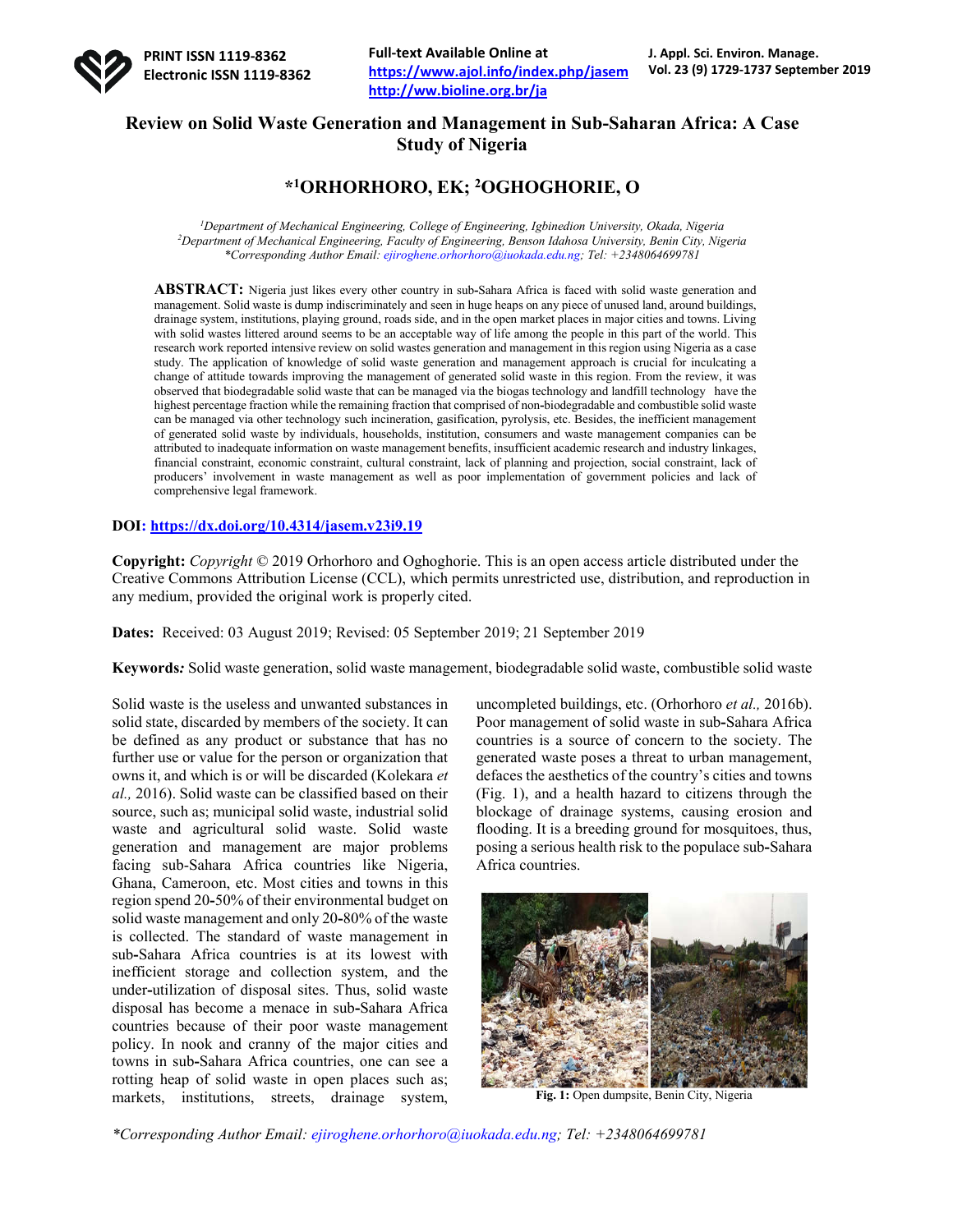In this research work, a comprehensive review on solid waste generation and management was carried out in Nigeria being the most populated country in that region. The quantity of solid waste generated in Nigeria is increasing because of increase in her population that is estimated at 187,896,647 persons. Nigeria accounts for nearly half the total population of West Africa, and more than 15% of the total population of African. The population density in Nigeria is 205 per Km<sup>2</sup>, and the total land area is 910,802 Km<sup>2</sup>. Estimated 48.1 % of the population live in urban while the rest based in the rural area with farming as their major occupation. Nigeria population is equivalent to 2.48% of the total world population and is estimated to double that figure by the year 2050 (UNWPE, 2016). As a result of the quantity of solid waste generated from Nigeria cities and towns due to poor implementation of standards and lack of proper waste management policy, strategic centers of attraction in Nigeria are sometimes taken over by the messy nature of unattended heaps of solid wastes emanating from the society (Fig. 2) (Anwar *et al.,* 2014; Orhorhoro *et al.,* 2017a). City officials and town planners appear unable to combat unlawful dumping of solid waste, which is a clear violation of the clean Air and Health Edicts in environmental sanitation laws and regulations (Akintokun *et al.,* 2011; Antanasijevic *et al.,* 2013).



**Fig. 2:** Solid waste dump in major road, Lagos State, Nigeria

*Solid Waste Generation:* Solid waste is generated in all sorts of ways. However, the volume of solid wastes generated in Nigeria mainly depends on the consumption pattern, industrial and economic structures in place (Orhorhoro, 2014). According to Hoornweg and Bhada**-**Tata (2013), countries with fast growing economies are mostly faced with high volume of solid waste generation. For example, waste generated in China increased 9% annually from 1979 to 1995, a period associated with rapid economic growth, and this is expected to double by 2030 (Forbes Economy ranking in Africa in 2018). Nigeria has the best economy in Africa with an estimated \$172 billion, followed by South Africa with \$166.735 billion. Thus, if the report of Hoornweg and Bhada**-**Tata (2013) is anything to go by, more solid waste will be generated in Nigeria and this call for concern. Besides, different research work carried out in Nigeria to determine and evaluate the quantity of solid waste generated per day shown that Nigeria solid waste generation is at a daily rate of 0.43**-**0.66 kg/capital/day (Table 1).

Globally solid waste generation levels are approximately 1.3 billion tonnes per year and this is expected to increase by 2.2 billion tonnes per year by 2025. This represents a significant increase in per capital solid waste generation rates, from 1.2 to 1.42 kg per person per day in the next fifteen years (Igbinomwanhia, 2011a; Igbinomwanhia *et al.,* 2011b; Hoornweg *et al.,* 2013). Table 2 shows solid waste generation per capita by region, indicating the lower boundary and upper boundary for each region, as well as average kg per capita per day of waste generated within each region. Solid wastes generation in sub**-**Saharan Africa is approximately 62 million tonnes per year and it spans a wide range from 0.09 to 3.0 kg per person per day with an average of 0.65 kg/capital/day (Hoornweg *et al.,* 2014). Figure 3 shows global waste generation per region. Table 3 shows estimates of solid waste generation for the year 2025 as expected according to current trends in population growth in each region.

**Table 1:** Solid wastes generation in some major urban cities and towns in Nigeria (Igbinomwanhia, 2011a; Hoornweg *et al.,* 2014; Titus, and Anim, 2014; Owamah *et al.,* 2015; Igbinomwanhia *et al.,* 2017; Orhorhoro *et al.,* 2017a)

| City          | Population | Agency                                        | Tonnage | Density    | kg per  |
|---------------|------------|-----------------------------------------------|---------|------------|---------|
|               |            |                                               | per     | $(kg/m^3)$ | capita  |
|               |            |                                               | Month   |            | per day |
| Benin         | 1,085,676  |                                               |         |            | 0.43    |
| Lagos         | 8,029,200  | Lagos state management authority              | 255,556 | 294        | 0.63    |
| Kano          | 3,348,700  | Kano state environmental protection agency    | 156,676 | 290        | 0.56    |
| Ibadan        | 307,840    | Oyo state environmental protection commission | 135,391 | 330        | 0.51    |
| Kaduna        | 1,458,900  | Kaduna state environmental protection agency  | 114.443 | 320        | 0.58    |
| Port Harcourt | 1,053,900  | Rivers state environmental protection agency  | 117,825 | 300        | 0.60    |
| Makurdi       | 249.00     | Urban development board                       | 24.242  | 340        | 0.48    |
| Onitsha       | 509,500    | Anambra state environmental protection agency | 84,137  | 310        | 0.53    |
| Nsukka        | 100,700    | Enugu state environmental protection agency   | 12.000  | 370        | 0.44    |
| Abuja         | 159,900    | Abuja state environmental protection agency   | 14,785  | 280        | 0.66    |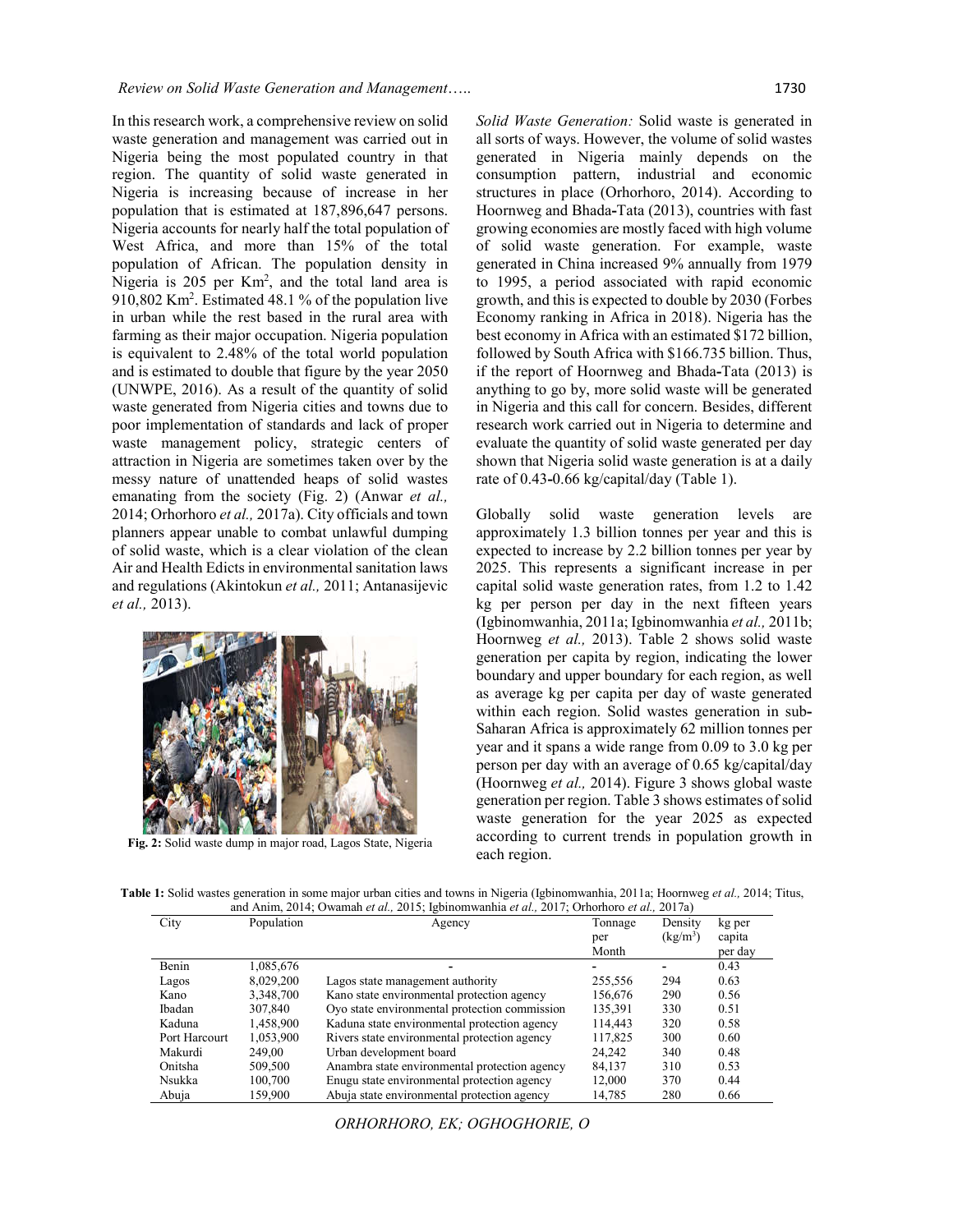| <b>Table 2:</b> Solid waste generation per capita by region (Hoornweg <i>et al.</i> , 2013) |                             |          |         |  |
|---------------------------------------------------------------------------------------------|-----------------------------|----------|---------|--|
| Region                                                                                      | Waste Generation Per Capita |          |         |  |
|                                                                                             | (kg/capita/day)             |          |         |  |
|                                                                                             | Lower                       | Upper    | Average |  |
|                                                                                             | Boundary                    | Boundary |         |  |
| *Sub-Sahara Africa (S.AF)                                                                   | 0.09                        | 3.0      | 0.65    |  |
| East Asia Pacific (EAP)                                                                     | 0.44                        | 4.3      | 0.95    |  |
| Southern Asia (SA)                                                                          | 0.12                        | 5.1      | 0.45    |  |
| <b>OECD</b> member countries                                                                | 1.10                        | 3.7      | 2.2     |  |
| Middle East and North Africa (MENA)                                                         | 0.16                        | 5.7      | 1.1     |  |
| Latin America and the Caribbean (LAC)                                                       | 0.11                        | 5.5      | 1.1     |  |
| East and Central Asia (ECA)                                                                 | 0.29                        | 2.1      | 1.1     |  |



**Fig. 3:** Solid waste generation by region (Hoornweg *et al.,* 2014)

| <b>Table 3:</b> Solid wastes generation projections for 2025 by region (Hoornweg <i>et al.</i> , 2014) |                        |                              |           |                                             |                  |                             |            |
|--------------------------------------------------------------------------------------------------------|------------------------|------------------------------|-----------|---------------------------------------------|------------------|-----------------------------|------------|
| Region                                                                                                 | Current Available Data |                              |           | Current Available Data Projections for 2025 |                  |                             |            |
|                                                                                                        | Total Urban            | Urban Solid Waste Generation |           | Projected Population                        |                  | Projected Urban Solid Waste |            |
|                                                                                                        | Population             | Per Capital                  | (Tons)    | <b>Total Population</b>                     | Urban Population | Per Capita (kg/             | Total      |
|                                                                                                        | (millions)             | (kg/capita)                  | day)      | (millions)                                  | (millions)       | capita/day)                 | (tons/day) |
|                                                                                                        |                        | /day)                        |           |                                             |                  |                             |            |
| $*S.AF$                                                                                                | 260                    | 0.65                         | 169.119   | 1,152                                       | 518              | 0.85                        | 441,840    |
| EAP                                                                                                    | 777                    | 0.95                         | 738,958   | 2,124                                       | 1.229            | 1.5                         | 1,865,379  |
| <b>ECA</b>                                                                                             | 227                    | 1.1                          | 254.389   | 339                                         | 239              | 1.5                         | 354.810    |
| <b>LAC</b>                                                                                             | 399                    | 1.1                          | 437.545   | 681                                         | 466              | 1.6                         | 3728,92    |
| <b>MENA</b>                                                                                            | 162                    | 1.1                          | 173.545   | 379                                         | 257              | 1.43                        | 369,320    |
| <b>OECD</b>                                                                                            | 729                    | 2.2                          | 1.566.286 | 1.031                                       | 842              | 2.1                         | 1,742,417  |
| SA                                                                                                     | 426                    | 0.45                         | 192.410   | 1,938                                       | 734              | 0.77                        | 567,545    |
| Total                                                                                                  | 2,980                  | 1.2                          | 3,532,252 | 7,644                                       | 4,285            | 1.4                         | 6,069,703  |

*Sources of Solid Wastes in Nigeria:* The various sources of solid waste generated in Nigeria are summaries in Table 4.

*Solid Waste Characterization:* Solid waste characterization can be defined as the process by which the composition of different solid waste stream is grouped and analyzed (Sabejeje *et al.,* 2014). Solid waste is heterogeneous in composition; thus, it is not expected to be consistent in composition. Several researchers reported different composition of solid waste generated in Nigeria as depicted in Fig. 4 (Oyelola, and Babatunde, 2008; Igbinomwanhia *et al.,* 2011b; Owamah *et al.,* 2015; Orhorhoro *et al.,* 2017a). Organic solid waste account for over 50% of solid waste generated in Nigeria cities and towns with other solid waste components such as metals, plastic, leather waste, etc. estimated at different composition (Fig. 4). Solid wastes generated in Nigeria cities and towns generally consist of food remnants, plastics, paper, textile, metal, glass (Orhorhoro *et al.,* 2017a). Igbinomwanhia (2011a) carried out research work on

the status of waste management using Mushin Local Government Area, Lagos State, and Oredo Local Government Area, Benin, Edo State, both a major cities located in Nigeria. The selected areas for his research work are located at the geographical center of Lagos and Benin metropolis. A total weekly average of 2263.2Kg of domestic solid waste was generated in Lagos metropolis within the period of study. Based on this figure, a daily generation rate of 0.57kg per person per day (ppd.) was calculated for Lagos metropolis. Besides, a total 5373.61Kg of domestic solid waste was generated within the period in Benin metropolis, Nigeria. Base on this figure, a daily generation rate of 0.425kg per person per day (ppd.) was determined and evaluated. The percentage composition of solid waste generated was similar to the one obtained in other major cities and towns across Nigeria (Zavodska, 2003; Owamah *et al.,* 2015; Orhorhoro *et al.,* 2017a). Also, in the research work carried out by Igbinomwanhia *et al.* (2017) entitled "Characterization of Domestic Solid Waste for the Determination of Waste Management Option in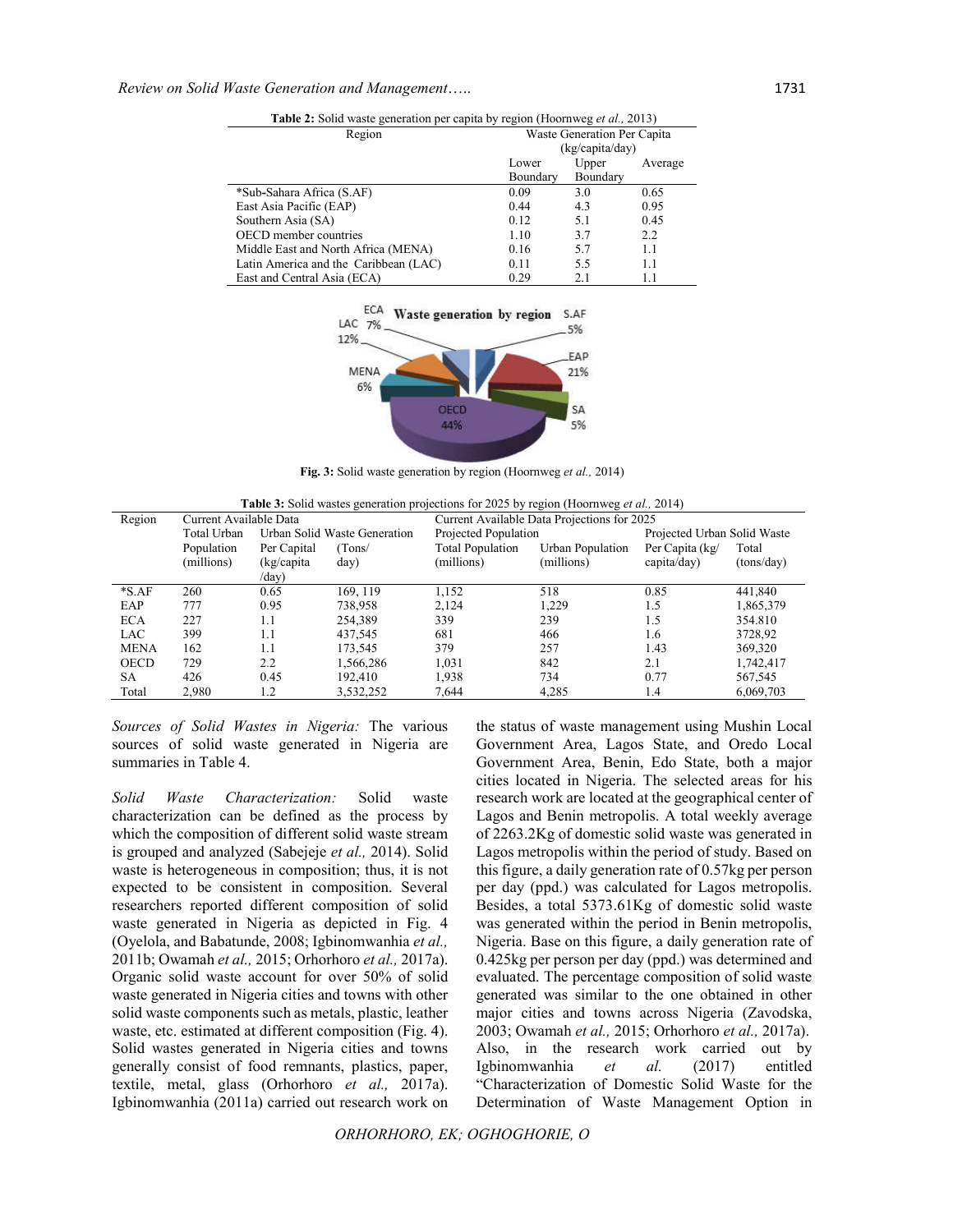Amassoma, Bayelsa State, Nigeria"; the results obtained revealed that the total solid waste generated in Amassoma is 1115.2kg/day from domestic activities. Besides, analysis of the collected samples showed that 51.34% of compostable waste (garbage) which is biodegradable is generated, 33.62% of combustible waste and 15.04% of incombustible waste is generated in Ammasoma town. Their study also revealed that open dumpsite is the current solid waste

disposal option in Amassoma. Although, engineering landfill could have been preferable to the open dumpsite but because of the geography of Amassoma being located in oil prone Niger Delta of Nigeria that is largely covered with water, if landfill system is adopted, it can lead to eutrophication. For that reason, they recommended integrated waste management programme incorporating recycling, composting and incineration with energy recovery.

| <b>Table 4:</b> Sources of solid wastes generated in Nigeria (Benjamin <i>et al.</i> , 2014; Ukwaba <i>et al.</i> , 2018) |                                                                                                                                         |                                                                                                                                                                                                                                                                                                                                                                  |  |  |
|---------------------------------------------------------------------------------------------------------------------------|-----------------------------------------------------------------------------------------------------------------------------------------|------------------------------------------------------------------------------------------------------------------------------------------------------------------------------------------------------------------------------------------------------------------------------------------------------------------------------------------------------------------|--|--|
| Source                                                                                                                    | <b>Typical Waste Generator</b>                                                                                                          | Type of Solid Waste Generated                                                                                                                                                                                                                                                                                                                                    |  |  |
| Residential                                                                                                               | Single and multifamily dwellings                                                                                                        | Food waste, paper, cardboard, plastics,<br>textiles, leather, yard wastes, wood, glass,<br>metals, ashes, special wastes (e.g., bulky<br>items, consumer electronics, white goods,<br>batteries, oil, tires), and household<br>hazardous wastes (e.g., paints, aerosols,<br>gas tanks, waste containing mercury,<br>motor oil, cleaning agents), e-wastes (e.g., |  |  |
| Industrial                                                                                                                | heavy<br>manufacturing,<br>Light<br>and<br>fabrication, construction sites, power<br>and chemical plants.                               | computers, phones, TVs).<br>Housekeeping waste, packaging, food<br>and<br>waste, construction<br>demolition<br>material, hazardous waste, ashes, special<br>waste.                                                                                                                                                                                               |  |  |
| Institutional                                                                                                             | Schools, hospitals (non-medical waste),<br>prisons, government buildings, airports.                                                     | Paper, cardboard, plastics, wood, food<br>waste, glass, metals, special waste,<br>hazardous waste.                                                                                                                                                                                                                                                               |  |  |
| Commercial                                                                                                                | Stores, hotels, restaurants, markets,<br>office buildings.                                                                              | Paper, cardboard, plastics, wood, food<br>waste, glass, metals, special waste,<br>hazardous waste.                                                                                                                                                                                                                                                               |  |  |
| Construction<br>and<br>Demolition $(C & D)$                                                                               | New construction sites, road repair,<br>demolition<br>renovation<br>sites,<br>of<br>buildings.                                          | Wood, steel, concrete, dirt, bricks, tiles.                                                                                                                                                                                                                                                                                                                      |  |  |
| Municipal<br>Services<br>(MS)                                                                                             | Street cleaning, landscaping, parks,<br>beaches, other recreational areas, water<br>and wastewater treatment plants.                    | Street sweepings; landscape and tree<br>trimmings; general wastes from parks,<br>beaches, and other recreational areas,<br>sludge.                                                                                                                                                                                                                               |  |  |
| Process                                                                                                                   | Heavy<br>and<br>light<br>manufacturing,<br>refineries, chemical plants, power<br>mineral<br>extraction<br>plants,<br>and<br>processing. | Industrial process wastes, scrap materials,<br>off-specification products, slag, tailings.                                                                                                                                                                                                                                                                       |  |  |
| Agricultural                                                                                                              | Crops, orchards, vineyards, dairies,<br>feedlots, farms.                                                                                | orchards,<br>vineyards,<br>Crops,<br>dairies,<br>feedlots, farms.                                                                                                                                                                                                                                                                                                |  |  |
| Medical waste                                                                                                             | Hospitals, nursing homes, clinics.                                                                                                      | Infectious waste<br>(bandages, gloves,<br>cultures, swabs, blood and body fluids),<br>hazardous wastes (sharps, instruments,                                                                                                                                                                                                                                     |  |  |



(a) Solid waste percentage composition Benin City, Nigeria (b) Solid percentage composition in Lagos State, Nigeria

**Fig. 4:** Solid waste percentage composition generated daily in Nigeria cities and towns

*Solid Waste Management:* Solid waste management simply means all waste activities that are required to manage generated solid wastes effectively. It includes

generation, control, storage, collection, transfer and transportation, processing and disposal of solid waste consistent with the best practices of public health,

chemicals), radioactive wastes from cancer therapies, pharmaceutical wastes.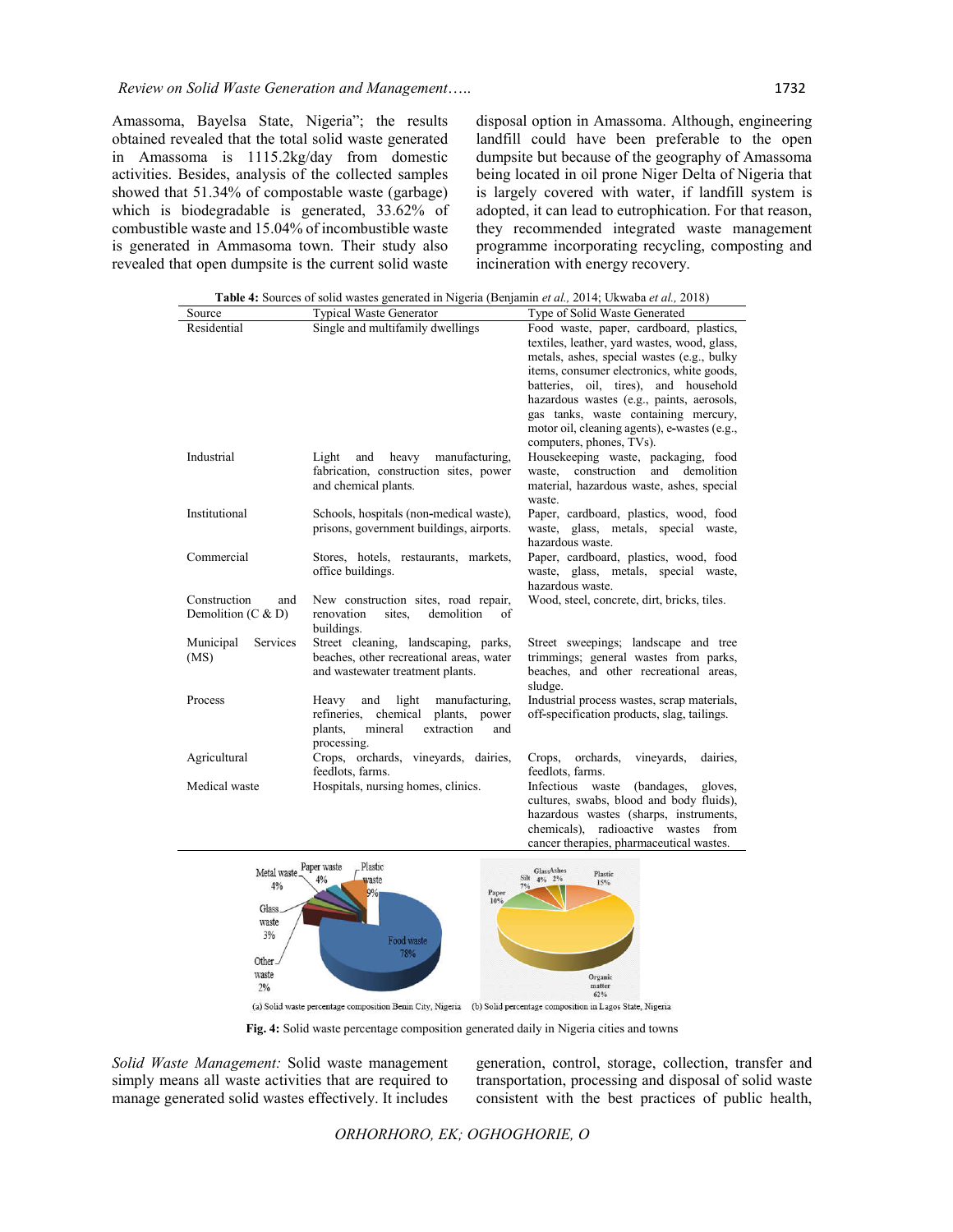economics and finance, engineering, administration, legal and environmental considerations (Orhorhoro *et al.,* 2017a). Fisher *et al.* (2015) defined solid waste management as the collection, transportation, recovery, recycling and disposal of waste, as well as the supervision of such operations and the after care of disposal sites including actions taken as a dealer or broker. Solid waste problem started in Nigeria with the rapid increase in urban growth resulting partly from the increase in population status. There is no town in Nigeria being in rural or urban area that can boast of finding a lasting solution to the problem of filth and huge piles of solid wastes. In Nigeria, solid wastes are dumped indiscriminately, and this has led to blockage of drainages, thus causing environmental pollution (Ogwueleka, 2009). The commonly practiced solid waste management option in Nigeria involves the collection of mixed wastes from houses, restaurants, institutions, industries, markets, etc. and subsequent dumping it at designated open dumpsites (World Bank, 1999). This practice in Nigeria contradicts the concept of integrated solid waste management (Reduction, Recycle, Reuse, Energy Recovery, Final disposal) (Orhorhoro *et al.,* 2018b). To average Nigerians, public hygiene starts and ends in their immediate surrounding and indeed the city would take care of itself. The situation has so deteriorated that today the menace of solid waste has become one of the nation's most serious environmental problems.

Furthermore, because of the inadequate coverage of most urban cities, towns and rural areas of the country by the waste management agencies during waste collection services, residents resort to dumping of refuse along the road and any available space (Ogwueleka, 2009). World Bank (1999) reported that waste generation can be an asset in terms of wealth creation and job opportunities when properly manage but can also be a curse when managed improperly, thus, constituting hazards to public health and surrounding environment. For instance, open dumpsites are located near streams and rivers while solid waste is sometimes dumped in rivers in Nigeria which serve as major sources of drinking water to residents, particularly in the rural areas (Pereira *et al.,* 2012). By so doing, the liquid content generated by biodegradable waste during decomposition can migrate into or percolate through the soil to contaminate surface and ground water, thereby making it unfit for drinking. Besides, PET bottles and other non-biodegradable materials from open dumpsites end up blocking drainage systems during raining season (Oziegbe, 2015; Orhorhoro *et al.,* 2016a).

*Solid Waste Management Hierarchy:* Solid waste management hierarchy is shown in Fig. 5. If Nigeria can adopt the integrated solid waste management programme, the large volume of generated solid waste can be channeled into energy generation and other usage, thus making the environment friendly and healthy.



**Fig. 5:** Waste management hierarchy

*Source Reduction and Reuse***:** Source reduction and reuse are solid waste management practice that encompasses all the activities premeditated to reduce the volume of solid waste generated, or toxicity of products throughout their life cycle. It involves the design and manufacture, use and disposal of products with minimum toxic content, minimum volume of material and/or a longer useful life. It takes various forms such as reusing or donating items, buying in bulk, reducing packaging, redesigning and reducing products (Oziegbe, 2015). According to McKendry (2002), specific examples of source reduction include:

i. The redesigning of products to use fewer materials (material substitution).

ii. Reusing products and materials that have served the main purpose it was meant for (e.g., a refillable water bottle).

iii. Extending the useful lifespan of products.

The following benefits can be obtained from source reduction and reuse (McKendry, 2002):

i. It helps in savings natural resource.

ii. It brings about conservation of energy.

iii. It helps in the reduction of pollution.

iv. It brings about reduction in the toxicity of wastes.

*Recycling/Composting:* Solid waste recycling/composting is a waste management technology that converts solid wastes to reusable products. It involves activities such as collection of used, reused, or unused items that have been discarded and processing of it into usable products (Kreiger *et al.,* 2014).

*Energy Recovery:* Energy recovery from solid wastes is the conversion of non**-**recyclable wastes materials into usable heat, electricity, or fuel through a variety of processes/technologies (i.e., combustion,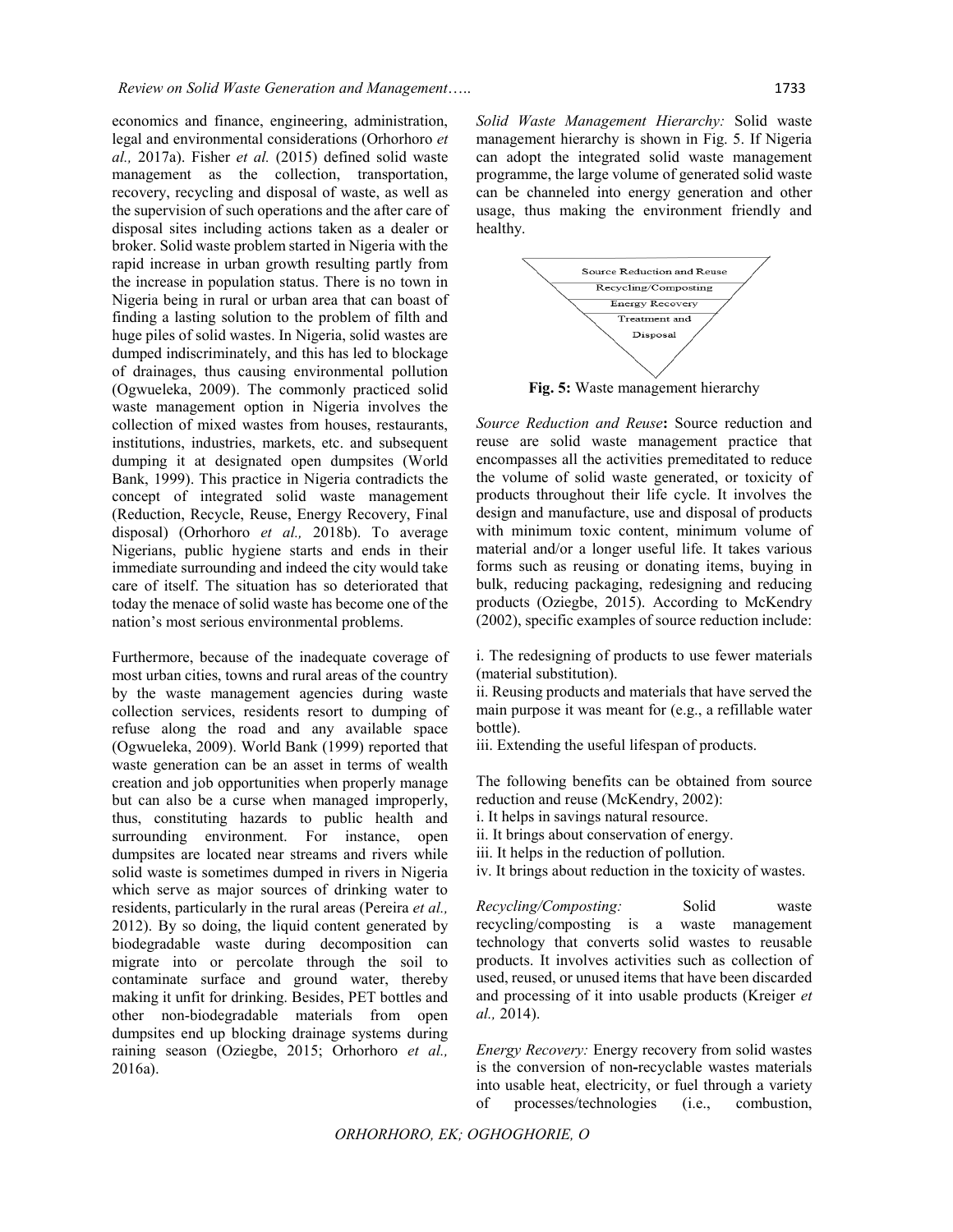gasification, pyrolysis, etc.). This process is often called waste**-**to**-**energy (WTE). Energy recovery serves two major purposes (i.e., wastes control and energy production) (Thomson, 2010).

*Treatment and Disposal***:** Landfills are the most common form of waste disposal. However, in Nigeria, lack of engineering landfill system, encourages open dumpsites as means of waste management. Landfill is an important component of an integrated waste management system. Landfills that accept municipal solid wastes are primarily regulated by state and local governments. Today's landfills must meet stringent design, operation and closure requirements. Biomethane of the landfill system can be collected and used as fuel. After a landfill is capped, the land may be used for recreation sites such as parks, golf courses, etc.

*Biochemical Technology:* Biochemical technology involves the breakdown of hemicellulose fraction. The two biochemical process options are anaerobic digestion (AD) and aerobic fermentation (Orhorhoro *et al.,* 2016a; Orhorhoro *et al.,* 2018a). In AD process, high moisture content (85**-**90%) biomass is converted into biogas by microorganisms in the absence of oxygen (Orhorhoro *et al.,* 2017b; Orhorhoro *et al.,* 2017bc). The raw biogas is purified before it can be used, and this is because of the presence of impurities such as hydrogen sulphide, dust, water, siloxane and halogenates hydrocarbons. These impurities if not removed can cause health problems, corrosion problems in processing, handling and storage facilities/equipment (Orhorhoro *et al.,* 2018a).

*Thermochemical Conversion of Solid Waste:* Thermochemical conversion of solid waste embroils any of the following processes: combustion, gasification, pyrolysis (Lim *et al.,* 2012). Combustion is used mostly for biomass with moisture content less than 50%. It converts the chemical energy stored in biomass into heat, mechanical power or electricity in stoves, furnaces, boilers, steam turbines or turbo – generators. The combustion technology is either fixed bed or fluidized bed systems. Solid waste can be cofired in existing coal power plants or combusted in a dedicated combined heat and power (CHP) plants.

*Gasification:* Gasification is the conversion of the generated solid waste into combustible gas mixture by the partial oxidation of the waste at temperatures of about 800°C-900°C under a controlled amount of air. The produced gases consist of a mixture of carbon monoxide (CO) (18**-**20%), hydrogen (H2) (18**-**20%), carbon dioxide (CO2) (8**-**10%), methane (CH4) (2**-** 3%), small quantities of other light hydrocarbons

 $(C_5H_{10})$  and steam  $(H_2O)$  including nitrogen  $(N_2)$ . The produced gases have low calorific value (4**-**6 MJ/Nm2 ) and can burnt directly or used as a fuel for gas engines and gas turbines. The composition of the gas is influenced by gasification conditions such as temperature and pressure (El**-**Emam *et al.,* 2012).

*Pyrolysis:* Pyrolysis is a thermochemical decomposition of the generated solid waste at elevated temperature (350 to 550°C) in the absence of oxygen (or any halogen) to produce three fractions which include (Lim *et al.,* 2012): i. Liquid fraction (often called bio**-**oil)

ii. Solid (mostly ash) and

iii. Gaseous fractions

*Incineration:* Incineration is a solid waste treatment technology that encompasses the combustion of organic substance contained in solid waste materials. The heat generated from the process can serve for power generation (El**-**Emam *et al.,* 2012). Incineration and gasification technologies look similar in principle and operation. However, the energy produced from incineration is higher whereas combustible gas is often the main energy product from gasification.

*Constraints to Solid Waste Management in Nigeria:* Igbinomwanhia, and Ohwovoriole (2012) reported economic, financial, technical, institutional, social and cultural as the major constraint limiting residential solid waste management in Nigeria. In sub**-**Sahara Africa countries just like every other developing country has a weak economic base, thus, insufficient funds for development of sustainable solid waste management systems (Ogawa, 1996). Considering the economic requirement of the family in this region, a monthly income of less than or equal to \$300 cannot meet the economic demand of the family. Hence, they do without the service of a solid waste disposal agent. They simply engaged in crude open dumping of solid waste in drainages, around the streets and open market places, any peace of unused land, open air burning without air pollution control. Besides, economic constraints also make them to patronize cart pushers who are not able to get to the approved designated dump sites where the solid waste are expected to be managed properly.

Generally, solid waste management is given a very low priority in Nigeria and other sub**-**Sahara Africa. Solid waste management is given very low priority in the budget due to limited finances (Omran, and Read, 2007). As a result, very limited funds are provided to the solid waste management sector by the governments. Thus, the levels of services required for protection of public health and the environment are not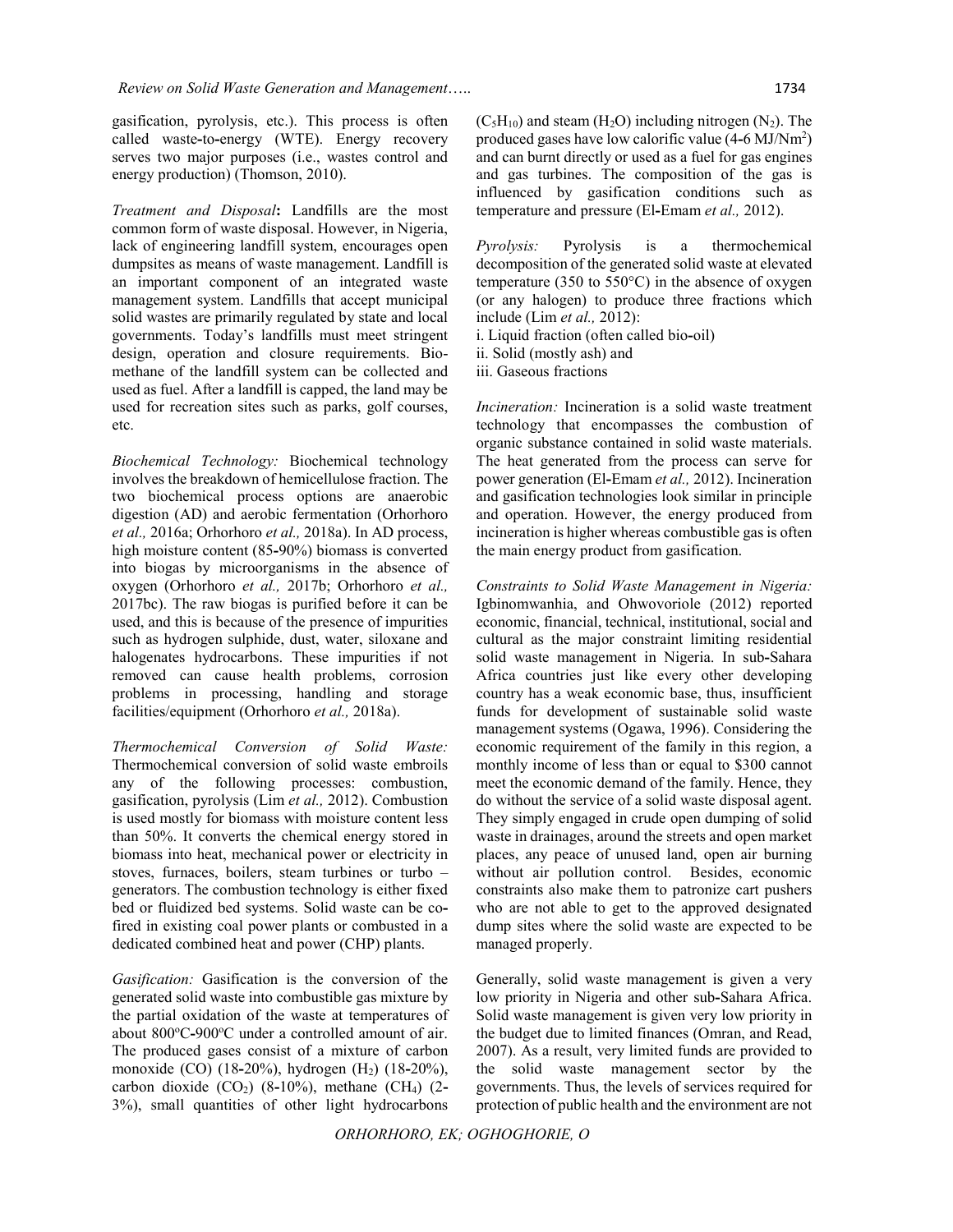attained. Also, the user service charges collected by the disposal agents is too little to make any meaningful impact on solid waste management. Besides, users' ability to pay for the services is also limited by their income, and their willingness to pay for the services which are irregular and ineffective is not high either. More so, the end point of the solid waste does provide financial reward to waste disposal agent. Therefore, the only source of finance to the disposal agent is the user service charges.

In Nigeria and other sub**-**Sahara Africa countries, there is lack of human capitals at both the national and local levels with technical expertise necessary for solid waste management planning and operation (Zavodska, 2003). According to United Nations Commission on Sustainable Development (1997), there is lack of human capitals at both the state and local government level and the private sector with technical expertise necessary for solid waste management planning and implementation. Many officers in charge of solid waste management, particularly at the State Waste Management Board and other agencies handling the issues of waste, have little or no technical background or training in engineering or management. In fact all the problems that the solid waste Management system is faced with are exacerbated by the lack of trained personnel. More so, without adequately trained personnel, sustainable solid waste management planning and implementation is not realizable

Furthermore, the negative perception of the society regarding the work which involves the handling of solid waste is another barrier. Such societal perception leads to low self-esteem for the workers especially the garbage men and in turn produces low working ethics and poor quality of their work. Where the society allows only a certain social class or group to deal with solid waste, the availability of work force for solid waste collection and disposal becomes constrained. Others major challenges facing solid waste management service delivery in Nigeria include (Tobore, 2016);

i. Lack of comprehensive legal framework and enforcement of the existing regulations

ii. Low investment (private) in infrastructure

iii. Inadequate human capacity for

administrative and technical issues

iv. Wrong attitude of the public towards solid waste disposal

v. Cost recovery is low in most states and no funding

vi. Low data management and uncontrolled urbanization

vii. Uncoordinated institutional functions

viii. Low academic research and industry linkages

ix. Lack of the needed political will

*Conclusion:* This research work revealed that enough attention is not given to solid waste management in sub Saharan Africa countries. Challenges facing solid waste management in the study area and various technologies for managing generated solid wastes were identified. The major constraint facing solid waste management includes the lack of technical expertise, finance, culture, etc. Besides, feasible suggestions have been presented for improved solid waste management in the region. However, there is need for urgent attention to be paid to the issue of solid waste management as the adverse environmental effect resulting from the indiscriminate disposal of waste in the region is on the increase.

## **REFERENCES**

- Akintokun, PO; Adekunl, IM; Adekunle, AA; Akintokun, AK; Arowolo, TA (2011). Recycling of organic wastes through composting for land applications, A Nigerian experience. *Waste manage. and Res.* 29(6): 582**-**93
- Antanasijevic, D; Pocajt, V; Popovic, I; Redzic, N; Ristic, M (2013). The forecasting of municipal waste generation using artificial neural networks and sustainability indicators. *Sustain Sci.* 8: 37**-**46
- Anwar, J; Habib, A; Haslenda, H; Saeed, IA; Ramli, M. (2014). Municipal Solid Waste Management and Potential Revenue from Recycling in Malaysia. *Modern Appl. Sci.* 8(4): 37**-**49
- Benjamin, TA, Emmanuel, EO, Gideon, AD (2014). Characterisation of Municipal *Solid Waste in the Federal Capital, Abuja, Nigeria. Global* J. of Sci. Frontier Res.: Environ. Earth Sci. 14(2): 1**-**7
- El**-**Emam, RS; Dincer, I; Naterer, GF (2012). Energy and exergy analyses of an integrated SOFC and coal gasification system. *Inter. J. of Hydro Ener.* 37:1689**-**97
- Fisher, E; Lange, B; Scotford, E (2015). Environment Law (Text, Cases and Materials); Available from: https://books.google.com.ng/books?isbn=019927 0880. Accessed: 10th August 2015.
- Forbes Economy ranking in Africa in 2018. Available at http://www.legit.ng/1192633-fact-check**-**hasforbes**-**ranked**-**nigeria**-**economy**-**africa**-**2018htmi, Accessed 29th May, 2019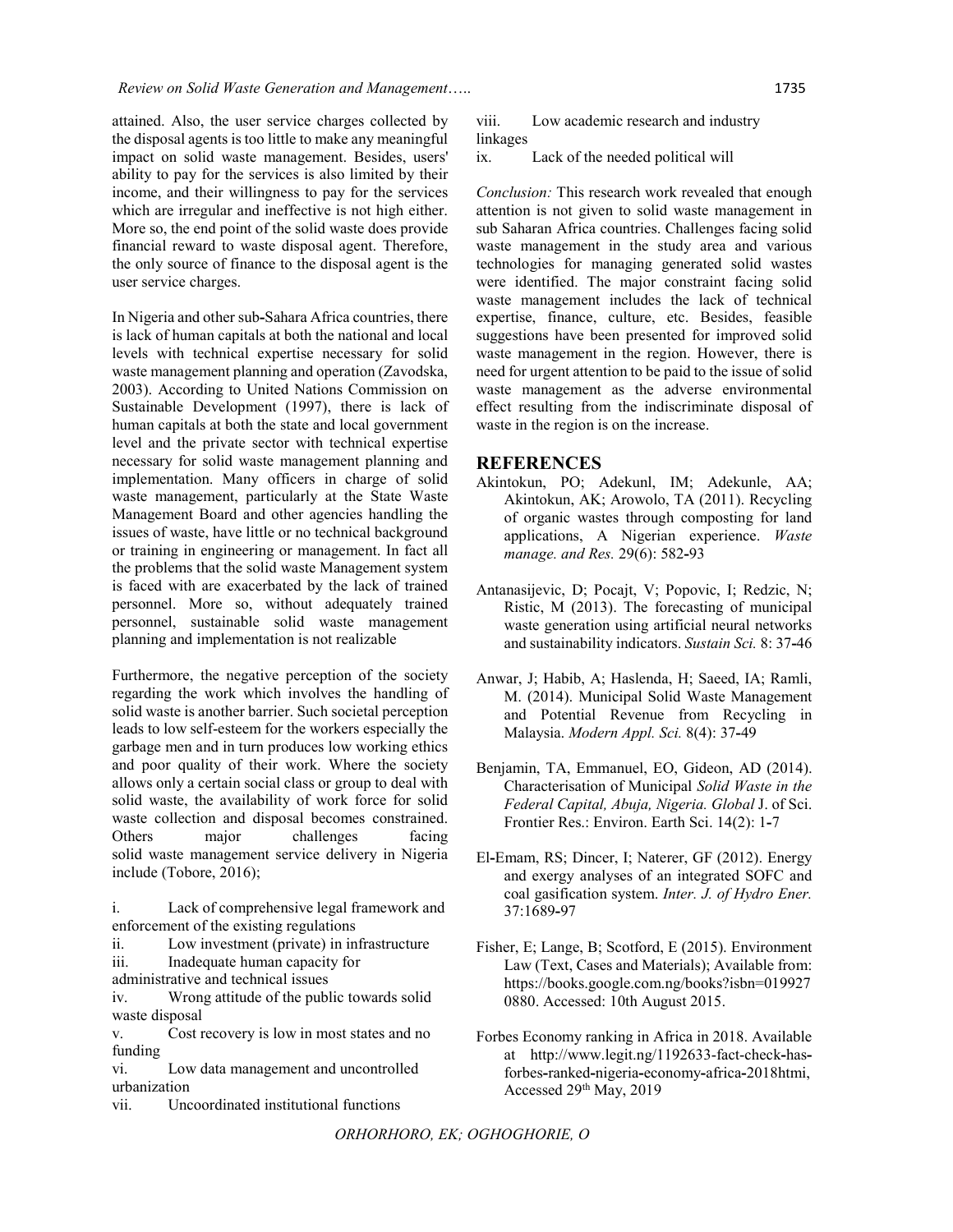- Hoornweg, D; Bhada**-**Tata, P (2012). What a Waste: A Global Review of Solid Waste Management. Urban Development Series Knowledge Papers, World Bank. Available from:http://siteresources.worldbank.org/INTUR BAN DEVELOPMENT/Resources/336387- 1334852610766/What\_a\_Waste2012\_Final.pdf. Accessed:  $5<sup>th</sup> January, 2016$ .
- Hoornweg, D; Bhada**-**Tata, P; Chris, K (2013). Environment Waste production must peak this century. *Internal weekly J. of Sci.* 502 (7473): 615–617
- Hoornweg, D; Thomas, L; Otten, L (2014). Composting and its Application in Developing Countries. Urban Waste Management Urban waste management. Working Paper 8, Urban Development Division, Washington DC, World Bank.
- Igbinomwanhia, DI (2011a). Status of Waste Management, Integrated Waste Management. InTech. 2011, Volume II. Available from: http://www.intechopen.com/books/integratedwaste**-**management**-**volume**-**ii/status**-**of**-**wastemanagement
- Igbinomwanhia DI, Ohwovoriole, Ejovo N (2011b). A Study of the Solid Waste Chain in Benin Metropolis, Nigeria. *J. of Appl. Sci. Environ. Manage.* 15 (4): 589 – 593
- Igbinomwanhia, DI; Ohwovoriole, EN (2012). A Study of the Constraints to Residential Solid Waste Management in Benin Metropolis, Nigeria. *J. of Emerg Trends in Engr. and Appl. Sci*. 3 (1): 103**-**107
- Igbinomwanhia, DI; Obanor, AI; Olisa, YP (2017). Characterisation of Domestic Solid Waste for the Determination of Waste Management Option in Amassoma, Bayelsa State, Nigeria. *J. Appl. Sci. Environ. Manage. 2017*. 18(2): 211**-**215
- Kolekara, KA; Hazrab, T; Chakrabartyc, SN (2016). A Review on Prediction of Municipal Solid Waste Generation Models. *Int. Conf. on Solid Waste Manage., 5IconSWM 2015, Procedia Environ. Sci.* 35:238 – 244
- Kreiger, MA; Mulder, ML; Glover, AG; Pearce, JM (2014). Life Cycle Analysis of Distribution Recycling of Post**-**Consumer High Density Polyethylene for 3**-**D Printing Filament. *J. of Cleaner Prod.* 70: 90–96
- Lim, JS; Manan, ZA; Wan Alwi, SR; Hashim H (2012). A review on utilization of biomass from rice industry as a source of renewable energy. *Renew. and Sustainable Ener. Reviews.* 16: 3084**-** 3094
- McKendry, P (2002). Energy production from biomass (part 2). *Conver. Tech. Bioresource Tech.* 83: 47**-**54
- Njiribeako, IA (2003). Management of solid Non**-**Biodegradable waste in Nigeria. *Nigerian J. of Engr. Manage*. 4(2):9**-**12
- Ogawa, H (1996). Sustainable Solid Waste Management in Developing Countries, the 7th ISWA International Congress and Exhibition, Parallel Session 7. *Int. Perspective,* available at: http://www.gdrc.org/uem/waste/swmfogawa1.htm
- Ogweleka, TC (2003). Analysis urban solid waste in Nsuka, Nigeria. The J. of Solid Waste Tech. and Manage., Department of Civil Engineering Widener University, Chester, U.S.A. 29(4)
- Ogwueleka, TC (2009). Municipal solid waste characteristics and management in Nigeria. *Iran J. of Environ. and Health Sci. Engr.* 6(3):173**-**180.
- Omran, A; Read, AD (2007). Waste Not, Want Not" A Study of Household Attitude toward Recycling of Solid Wastes. *Environ. Eng. and Manage. J.*:1- 8.
- Orhorhorhoro, EK (2014). Performace Study of a Biogas Pilot Plant using Domestic Waste from Benin Metropolis. Master Degree thesis submitted to University of Benin for the award Master Degree in Mechanical Engineering Design and Manufacture
- Orhorhoro, EK; Ebunilo, PO; Tamuno, RI; Essienubong, IA (2016a). The Study of Anaerobic Co-Digestion of Non-Uniform Multiple Feed Stock Availability and Composition in Nigeria. *Euro. J. of Engr. Rese. and Sci.* 1(1): 39**-**42
- Orhorhoro, EK; Ikpe, AE; Tamuno, RI (2016b). Performance Analysis of Locally Design Plastic Crushing Machine for Domestic and Industrial Use in Nigeria. *Euro. J. of Engr. Rese. and Sci.* 1(2):26**-**30